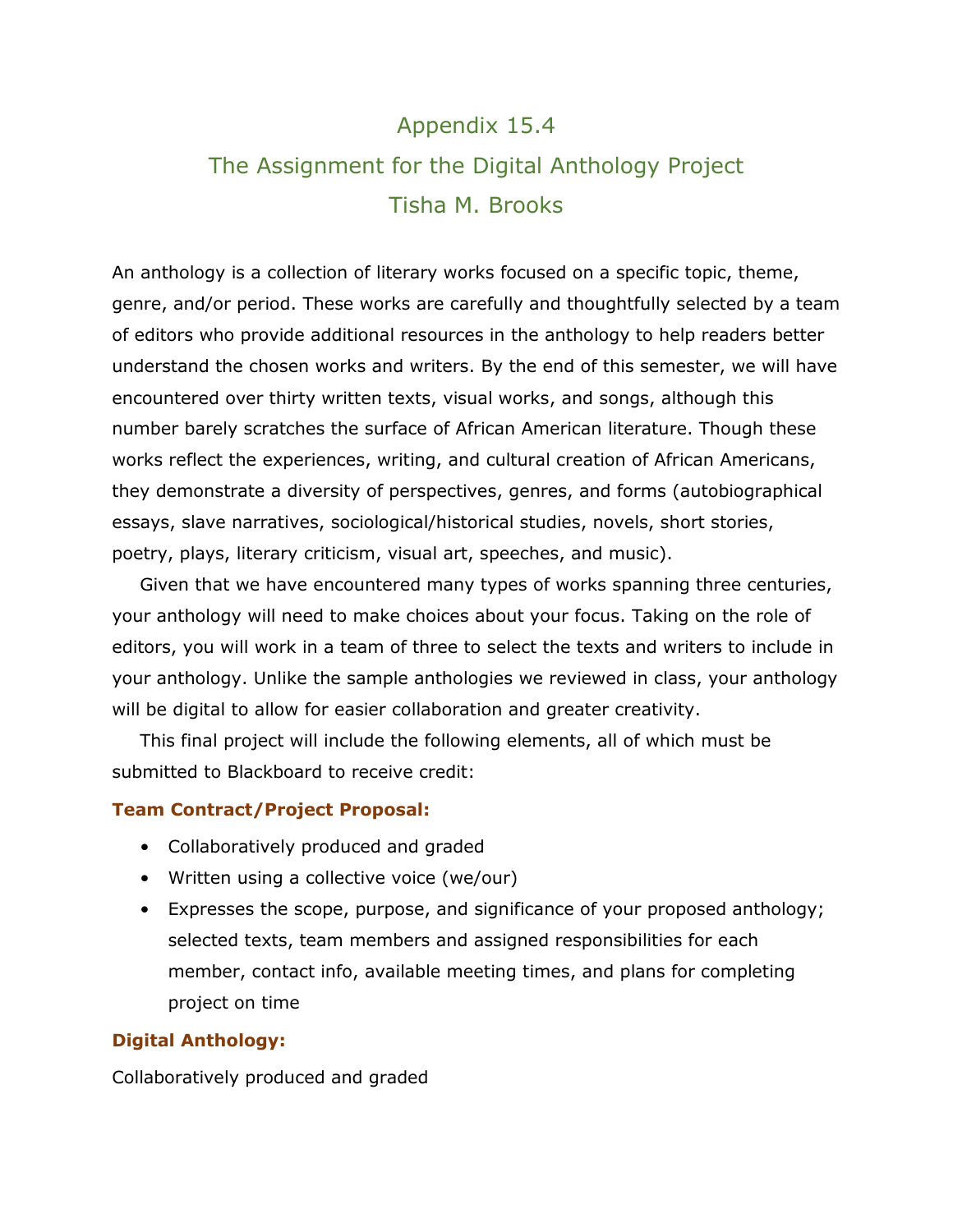### Required Elements:

- Technology: PowerPoint, Prezi, or some other effective digital software.
- Title Page with editor information and "publication" date
- Statement of Purpose
- Table of Contents
- Three to four selections per team member (nine to twelve total per anthology). At least three of your total selections must be new (texts we have not read in class). At least 50% (or five to six) of your total selections must be from our course reading.
- Bibliography/Resource List (please keep primary texts separate from critical resources)

# Suggested Additional Elements:

- Biographical Notes
- Historical and/or Literary Context
- Additional Primary Source and Archival Documents (letters, bill of sale, advertisement, maps, newspaper articles, etc.)
- Timeline/Chronology
- Images, Audio, Video (portraits, interviews, performances, documentaries, songs, speeches, etc.)

# **Presentation:**

- Presentation of your digital anthology with teammates
- Receives a grade based on in-class team performance; clear communication and demonstration of your anthology's purpose, significance, and contents; effective engagement of audience; ability to answer questions

# **Introduction:**

- Individually produced, receives an individual grade, submitted individually
- Two pages in length (double-spaced, 12 pt. font)
- Explains the focus and purpose of your anthology, why it matters, and reasons for choosing your selections (personal, historical, and literary)
- Remember, since anthologies reflect conscious decisions about what to include and exclude, as well as how to narrow and focus, your introduction